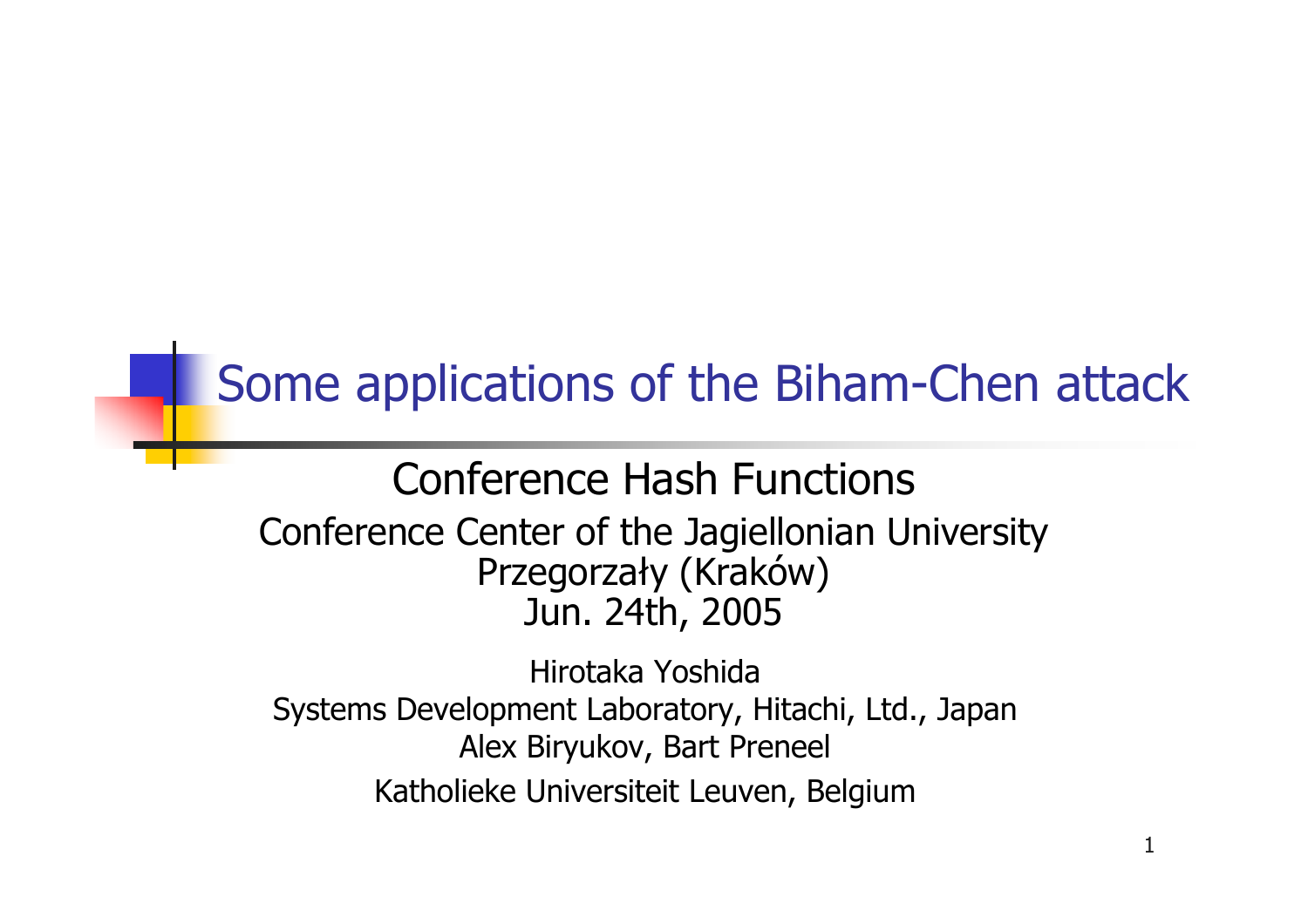## Overview of the talk

- **Introduction to some resistances of hash functions**
- **Cryptanalysis of hash functions in encryption mode.**
- $\mathbb{R}^n$ Description of the Biham-Chen attack
- **Applications to MD5 and a SHA-256 variant**
- $\mathbb{R}^n$ **Conclusions**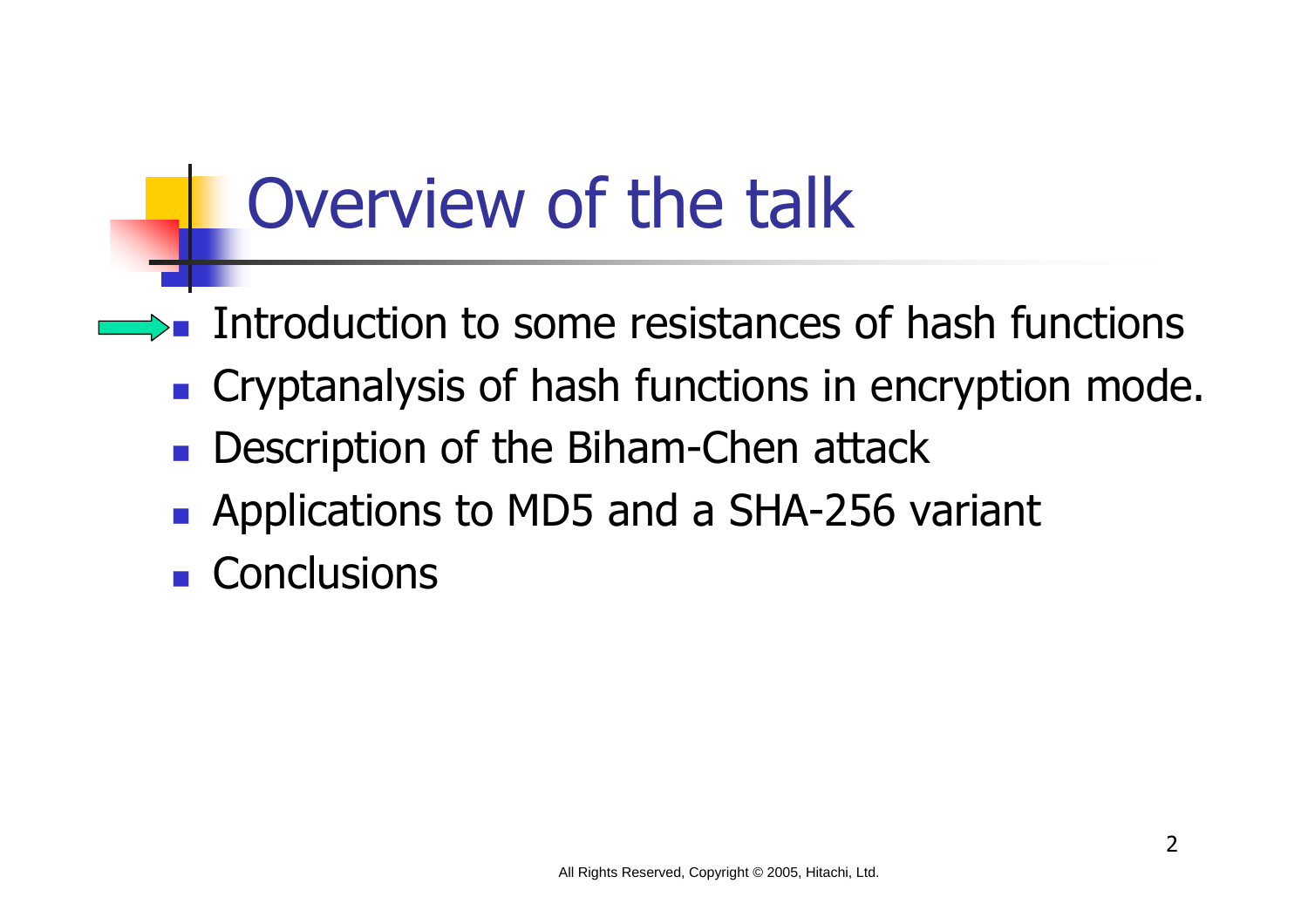### Some resistances of hash functions

#### **Near-collision resistance**

**Resistance against attacks finding a pair of hash** values which differ in only small number of bit positions.

#### **Pseudo-collision resistance**

**Resistance against collision attacks where different** initial vectors can be chosen.

#### **Randomness**

**Resistance against attacks distinguishing it from a** random function.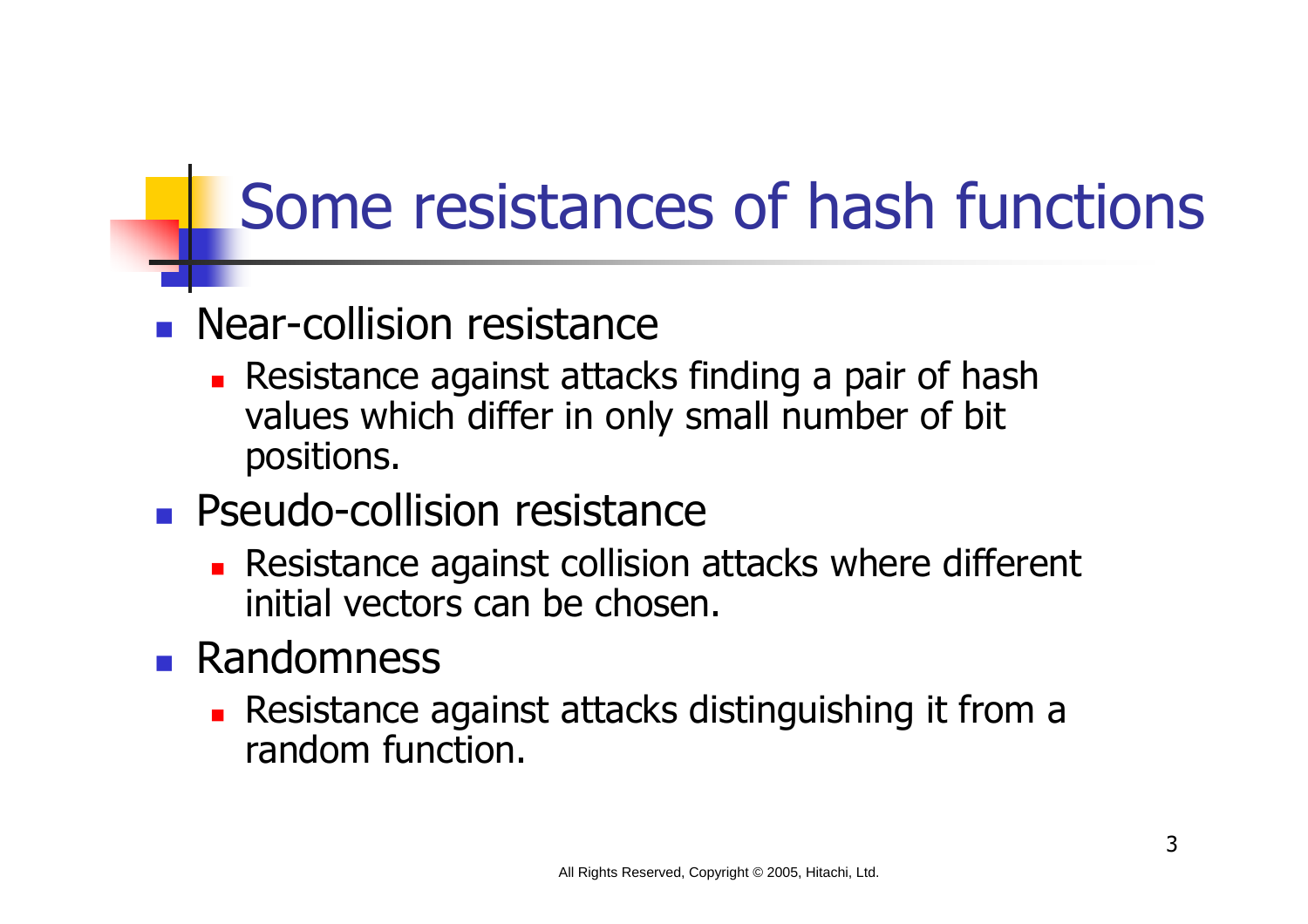### Pseudo-collision resistance

#### × Resistance when 2 inputs controlled. The MD-construction



- $\blacksquare$  Important in the theory of the MDconstruction
- **There could be some application** which requires the underlying hash function to have this resistance
	- Knudsen et al, Preimage and pseudocollision attack on MD2, FSE2005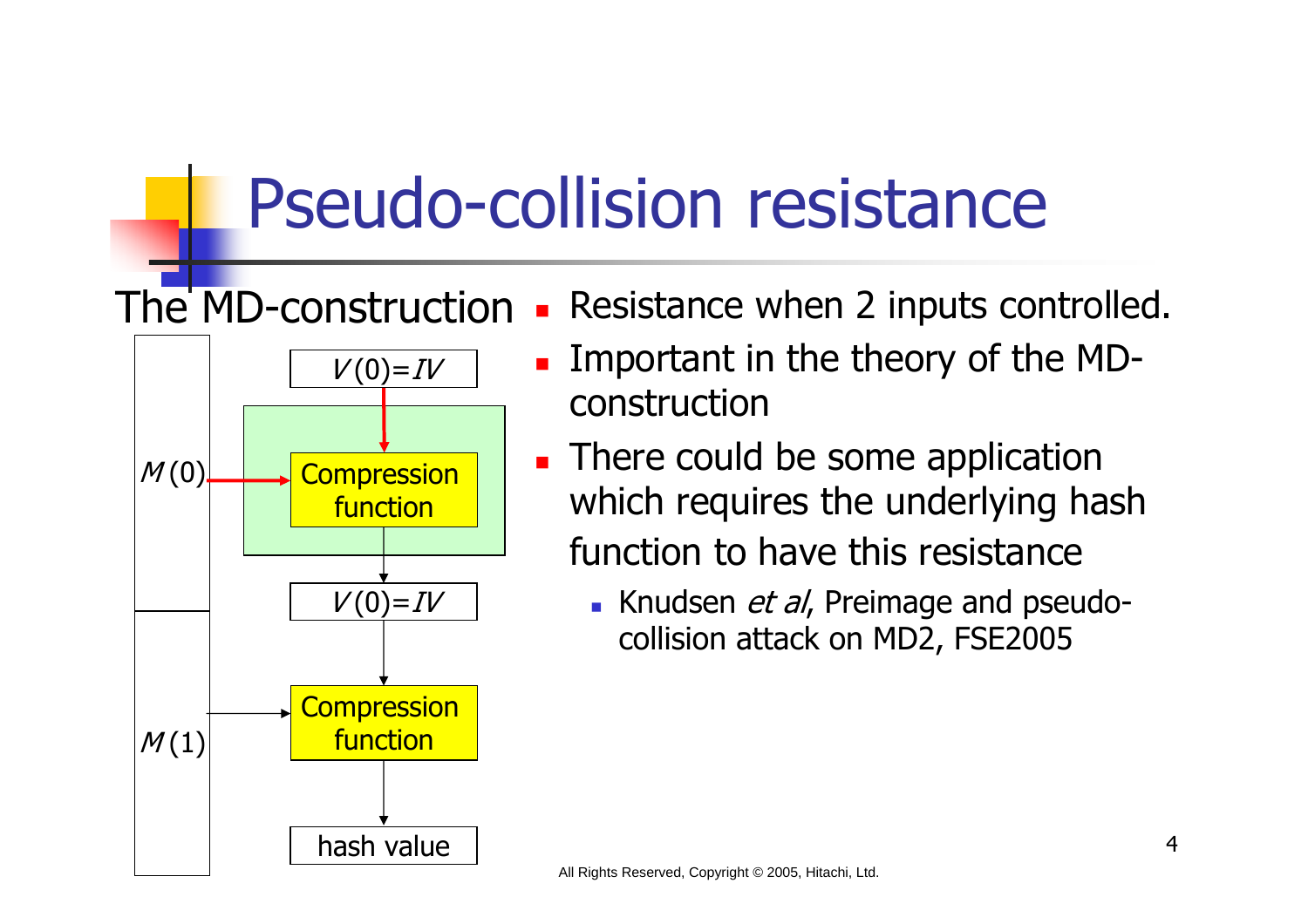# Hash Function in encryption mode

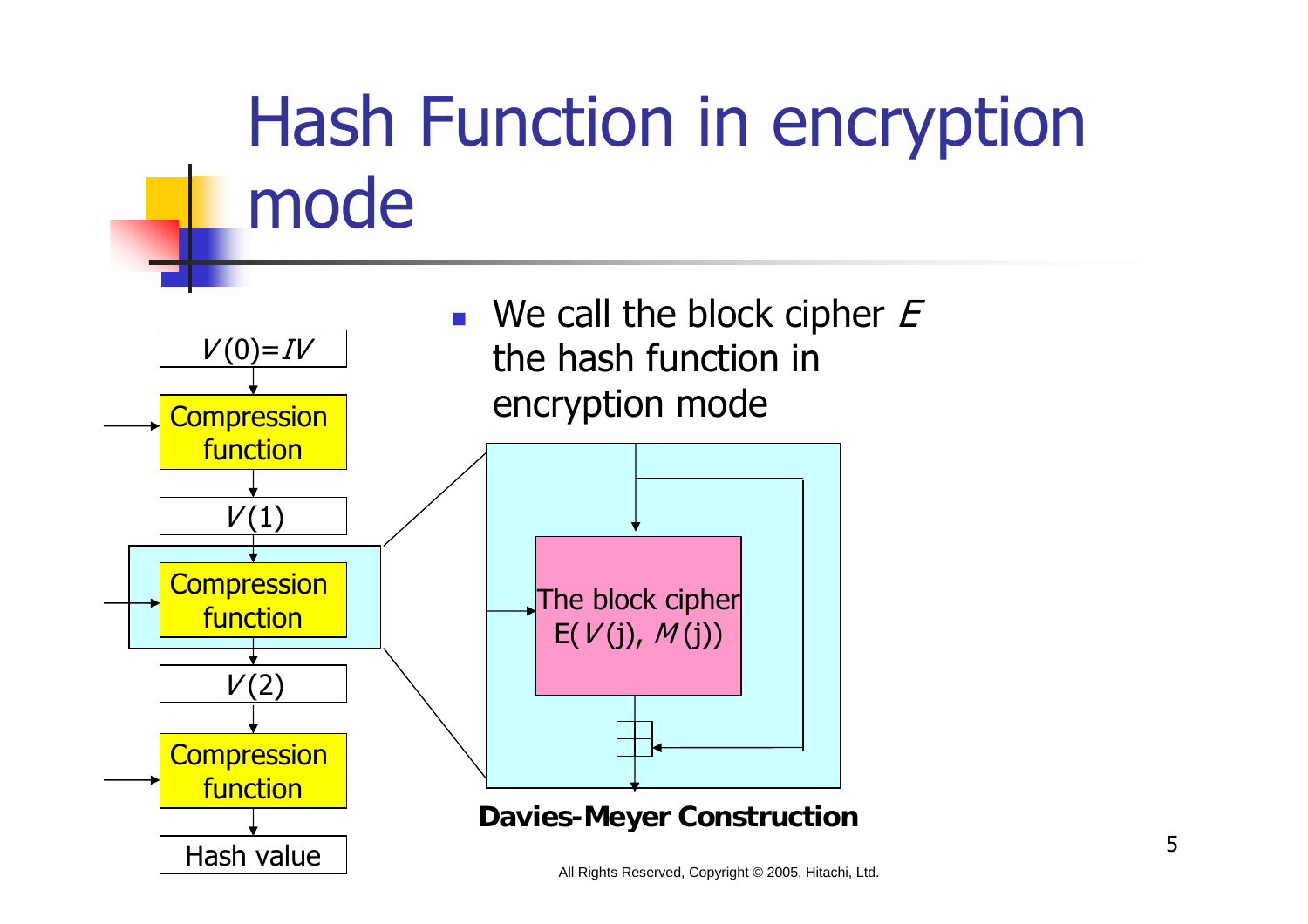# Cryptanalysis of Hash functions in Encryption Mode

- $\overline{\phantom{a}}$  Differential cryptanalysis of SHA-1
	- **Handschuh et al., SHACAL, Submission to the NESSIE project,** 2000.
- **Slide attack on SHA-1** 
	- Saarinen, Cryptanalysis of Block Ciphers Based on SHA-1 and MD5, FSE2003.
- $\overline{\phantom{a}}$  Attack on MD5 which finds one high-probability differential characteristic.
	- Saarinen, Cryptanalysis of Block Ciphers Based on SHA-1 and MD5, FSE2003.
- F Attack which distinguishes HAVAL from a random function.
	- **Noshida** *et al.***, Non-randomness of the Full 4 and 5-pass** HAVAL, SCN2004.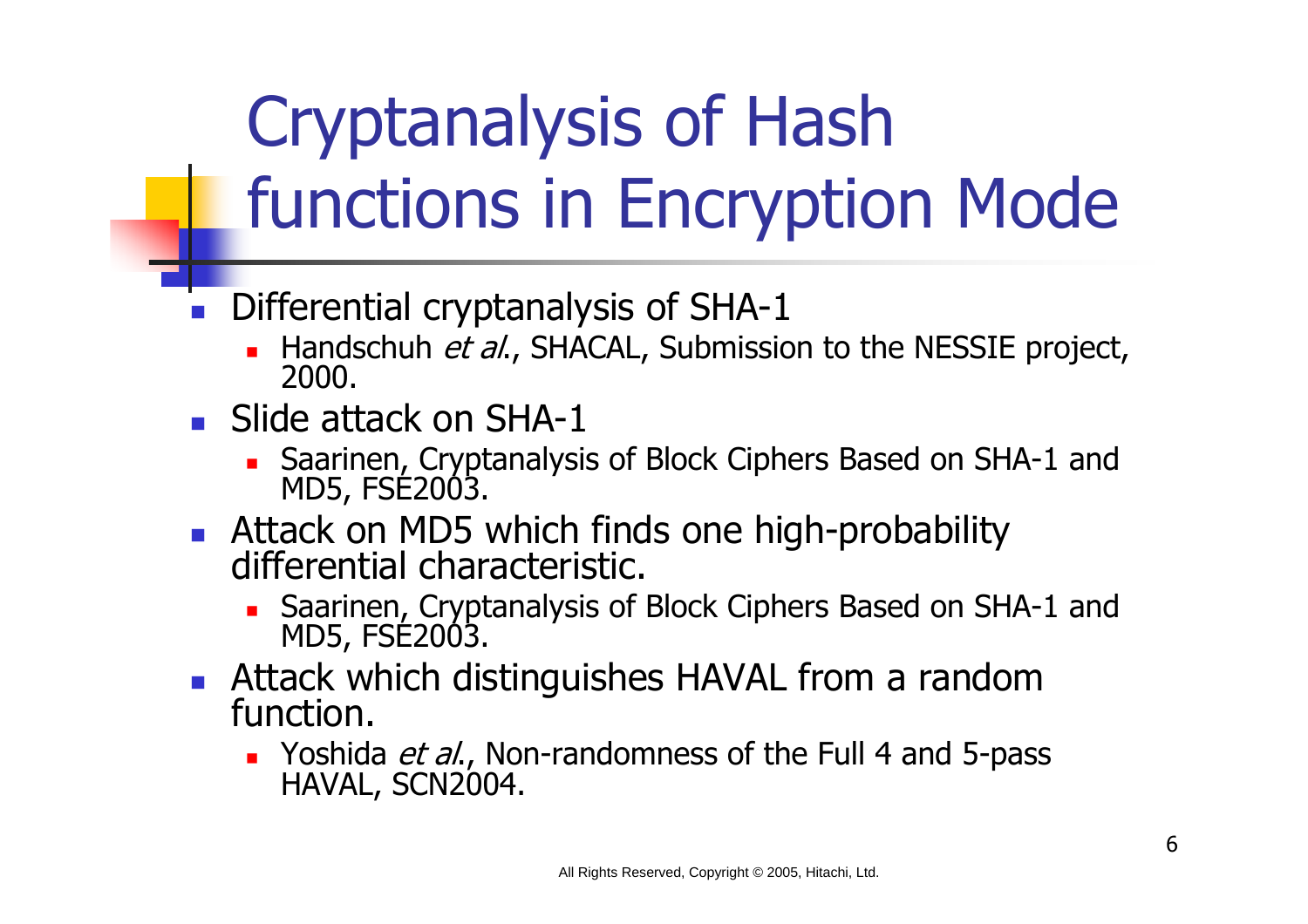# Description of Biham and Chen attack

 $\overline{\phantom{a}}$ Near-collision attack on SHA-0

Biham and Chen, near-collision of SHA-0, CRYPTO 2004



- **Start the collision search from some intermediate round r.**
- × Use messages generated from *neutral bits*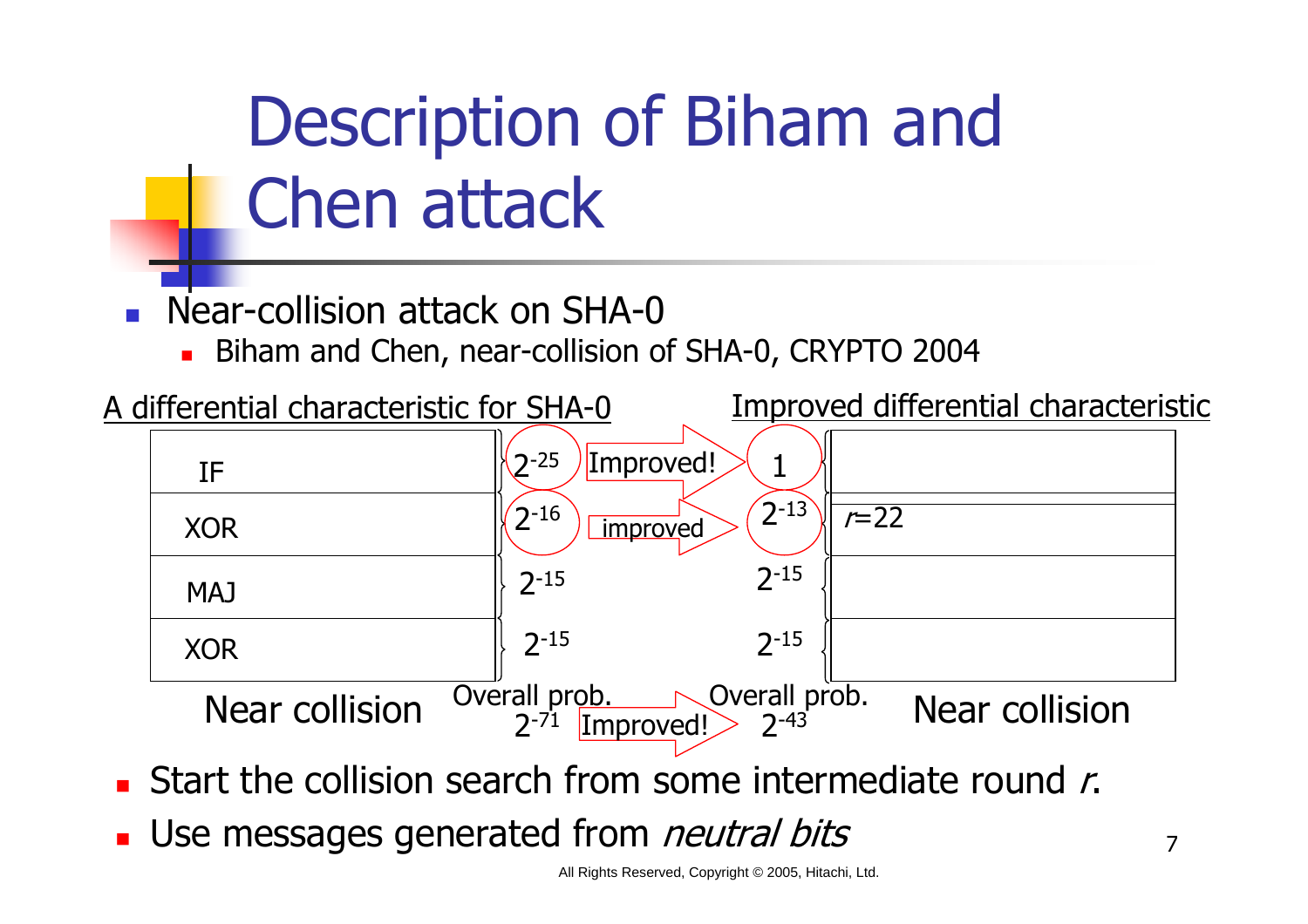## Concept of neutral bits

- $\blacksquare$  *Neutral bits* do not affect the difference for r rounds.
- Obtaining  $k(r)$  neutral bits allows to generate a set of  $2^{k/2}$  messages.
- **Using this set gives us a better probability for**  $r$ rounds than the probability when using a set of randomly chosen messages.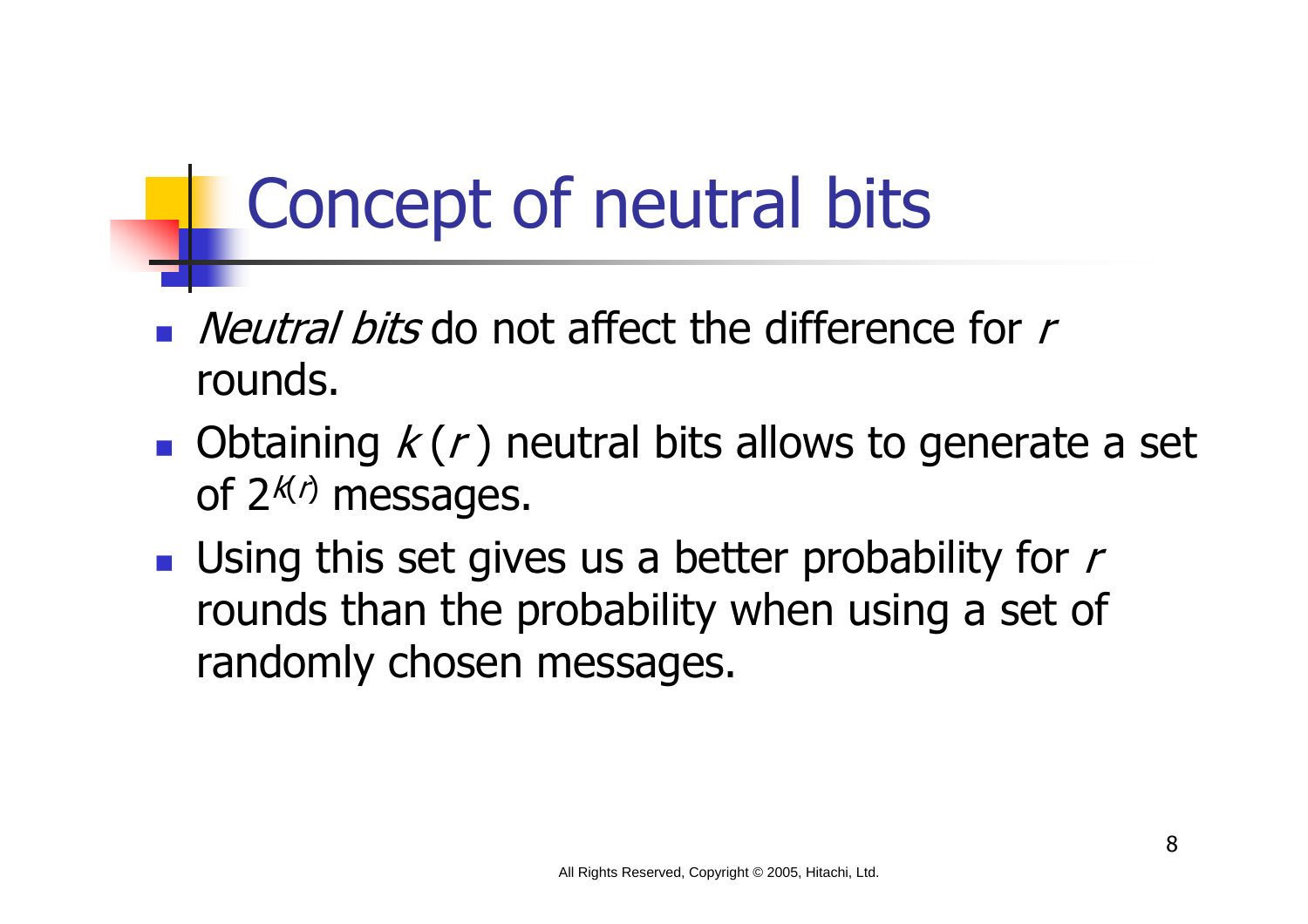## Differential Cryptanalysis of a Hash Function in Encryption Mode

#### F We assume:

- **A** differential characteristic, has already been found
- **the key value K is fixed to** one value  $K=K_0$

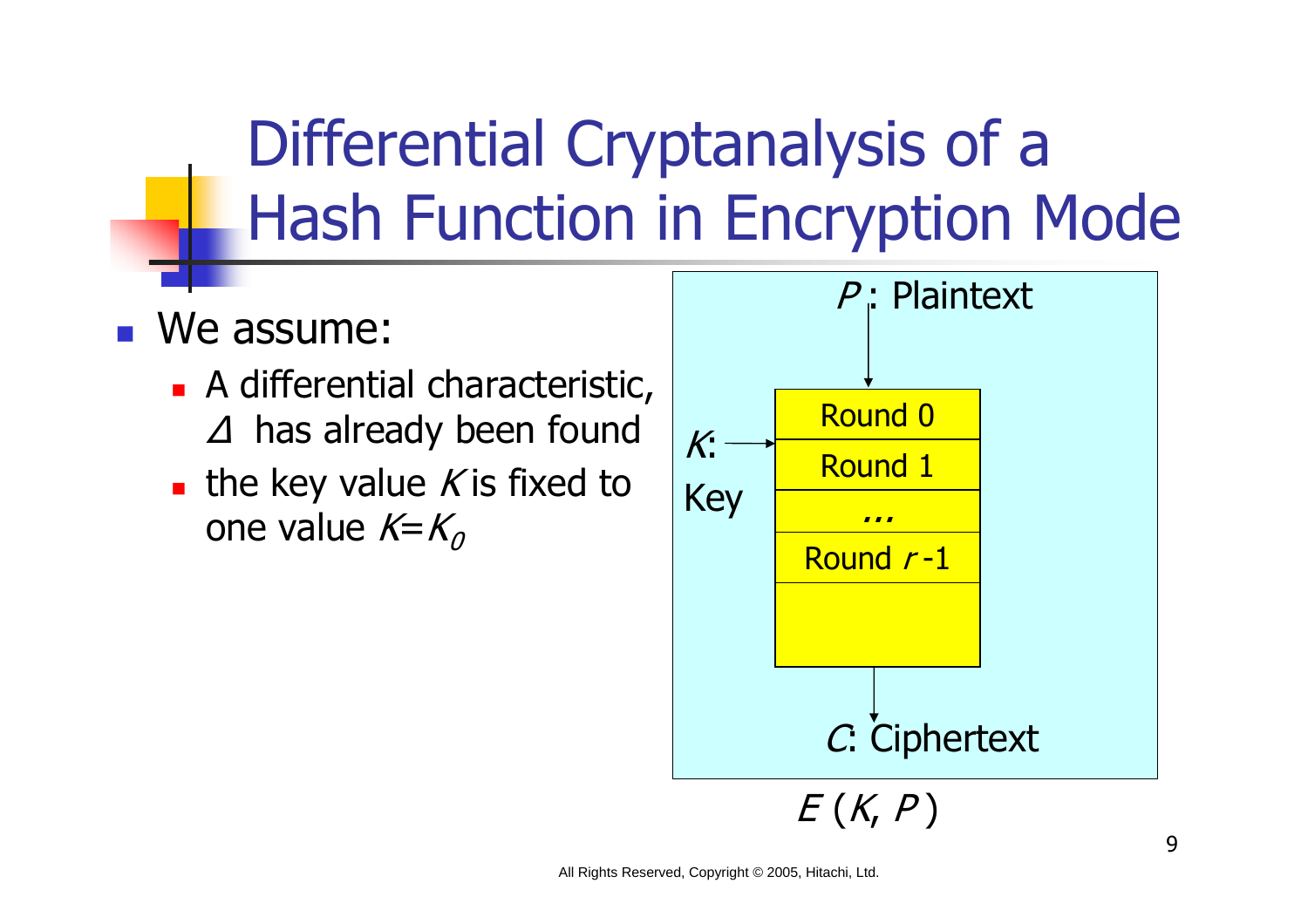## Differential Cryptanalysis of a Hash Function in Encryption Mode

- defines the expected differences  $\gamma$  of the values of all registers in each round.
- **Definition.**

F

(P, P') conforms to  $r$  if the differences at the output of the first r rounds are as expected.



All Rights Reserved, Copyright © 2005, Hitachi, Ltd.  ${\epsilon}$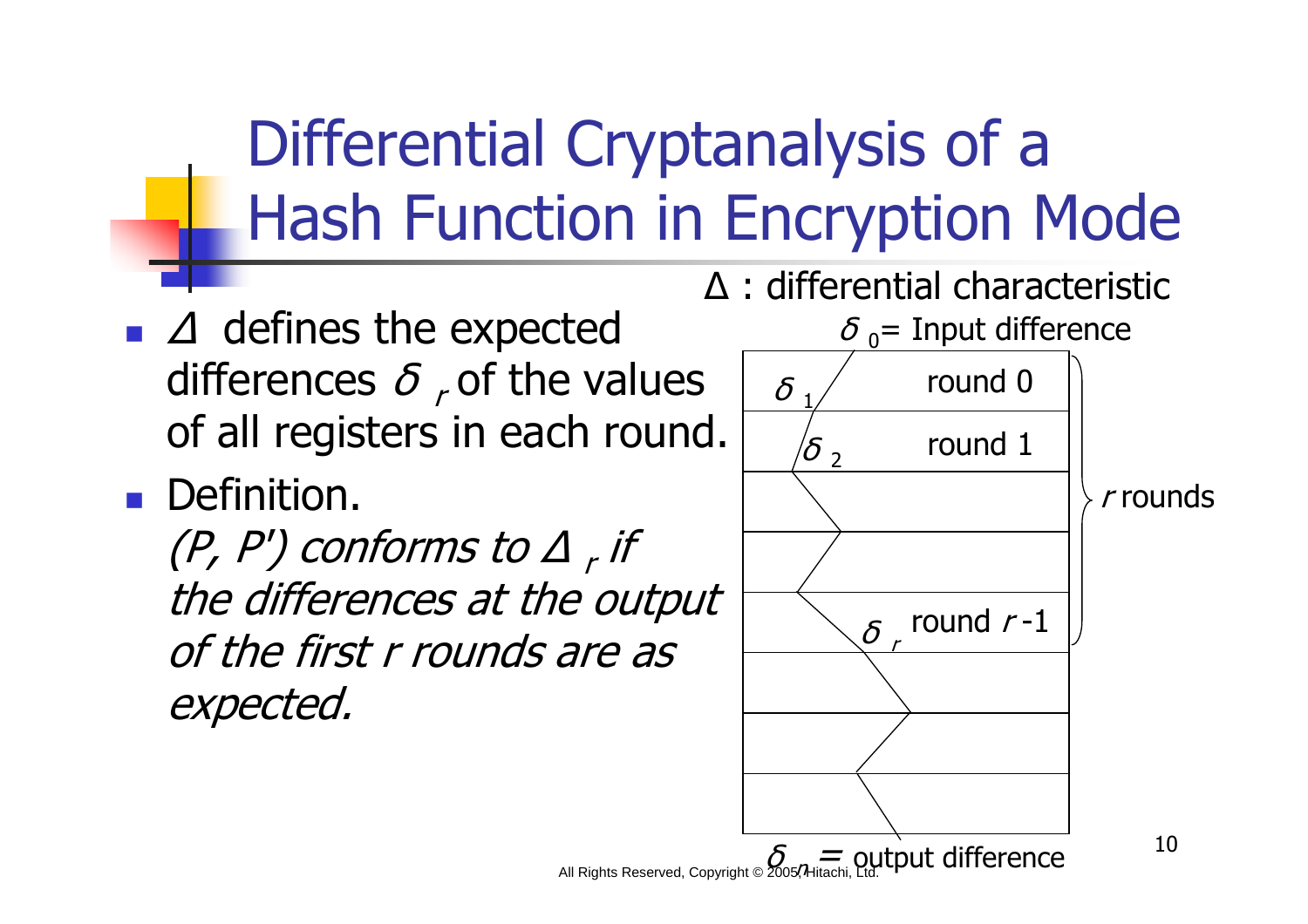

#### Assume that  $(P, P')$  conforms to



If  $(Q, Q')$  conforms to  $r$ , the *i*-th bit is called neutral bit.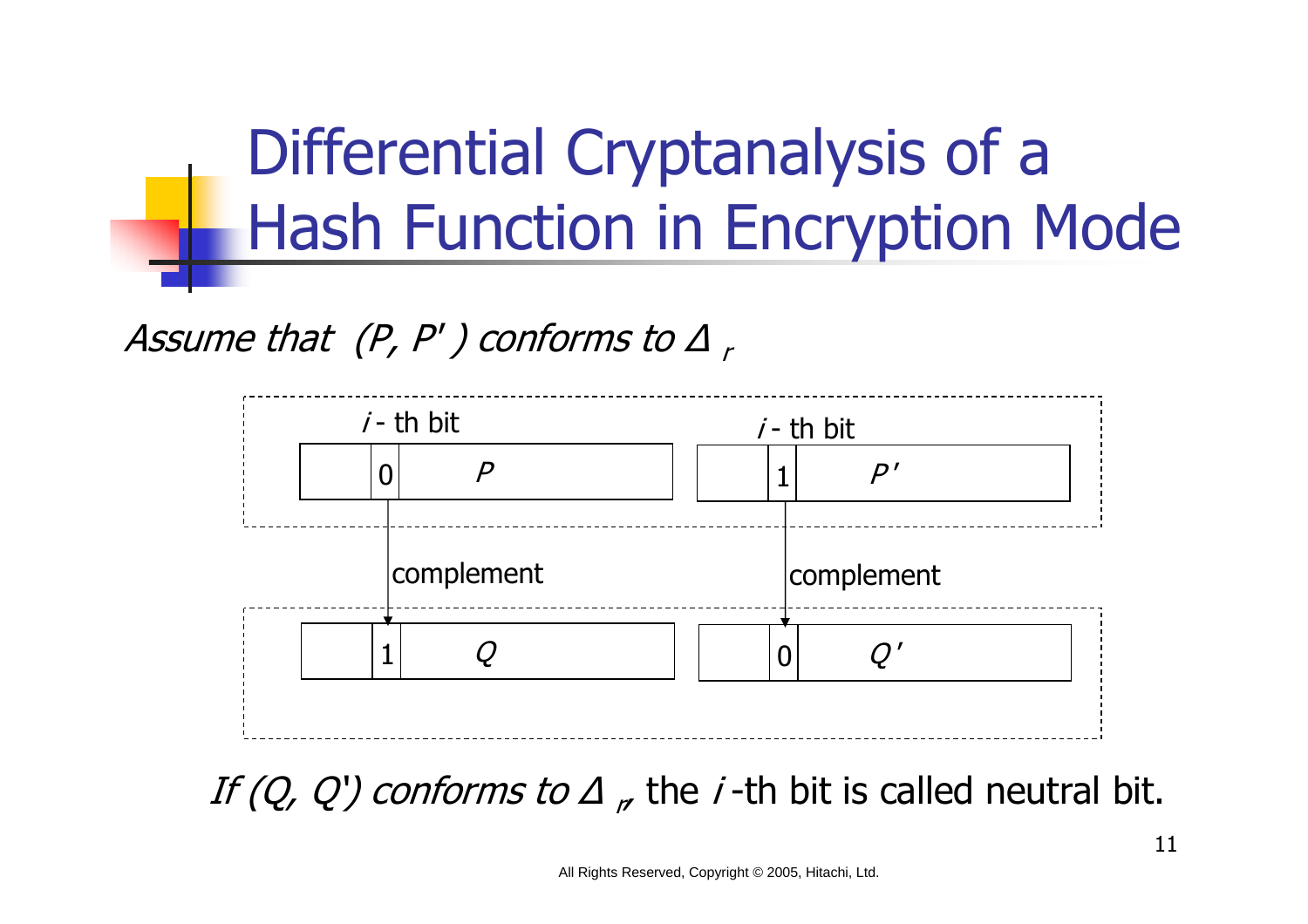## Differential Cryptanalysis of a Hash Function in Encryption Mode

Assume that  $(P, P')$  conforms to Let  $i$  -th bit and  $j$  -th bit be neutral bits.



#### If  $(Q, Q')$  conforms to  $\lambda$ , there is an edge between *i*-th bit and *j*-th bit.

All Rights Reserved, Copyright © 2005, Hitachi, Ltd.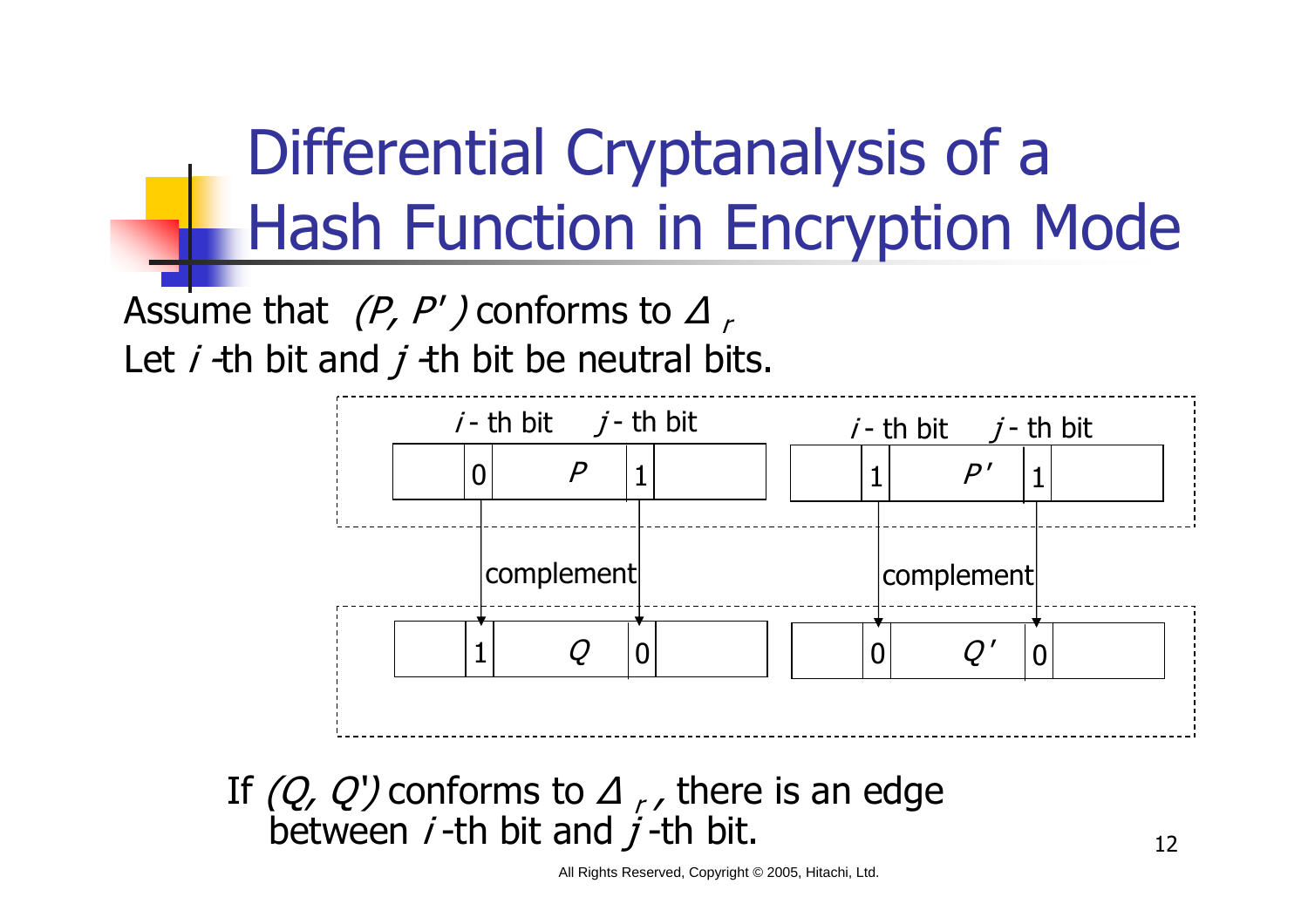# An algorithm for finding a 2-neutral set

- Step1: Find a pair of plaintexts that conforms to  $r \rightarrow r$  for some  $r$
- Step2: Find the set  $S$  of singles of neutral bits
- Step3: Find neutral pairs in S
- Step4: Count the number of edges for each element of S
- Step5: If the resulting set is a neutral set, break Otherwise remove from  $S$  one of the elements which has the least number of edges. Let the resulting set be  $S$  go to step 3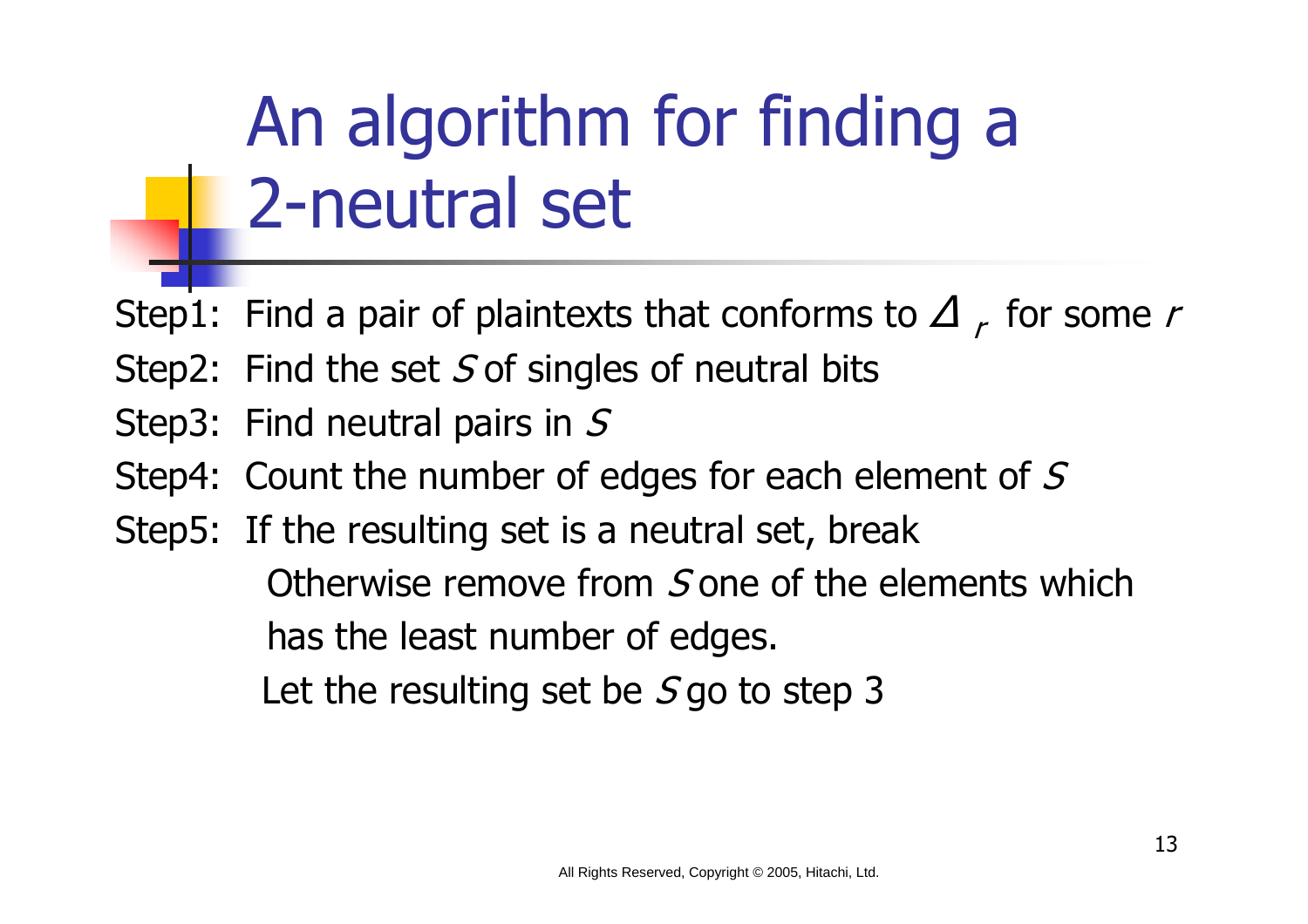

neutral bits do not affect the difference for r rounds.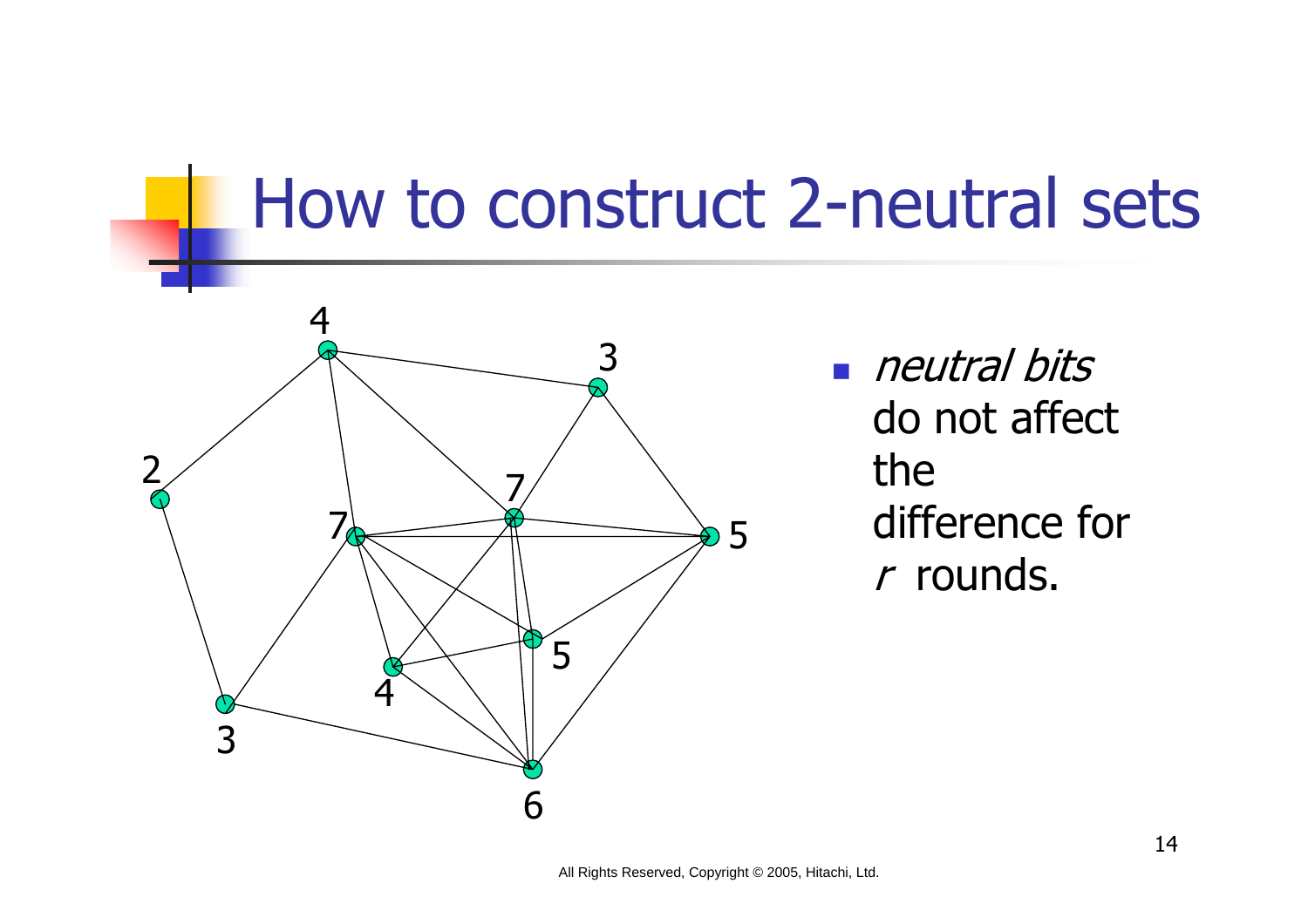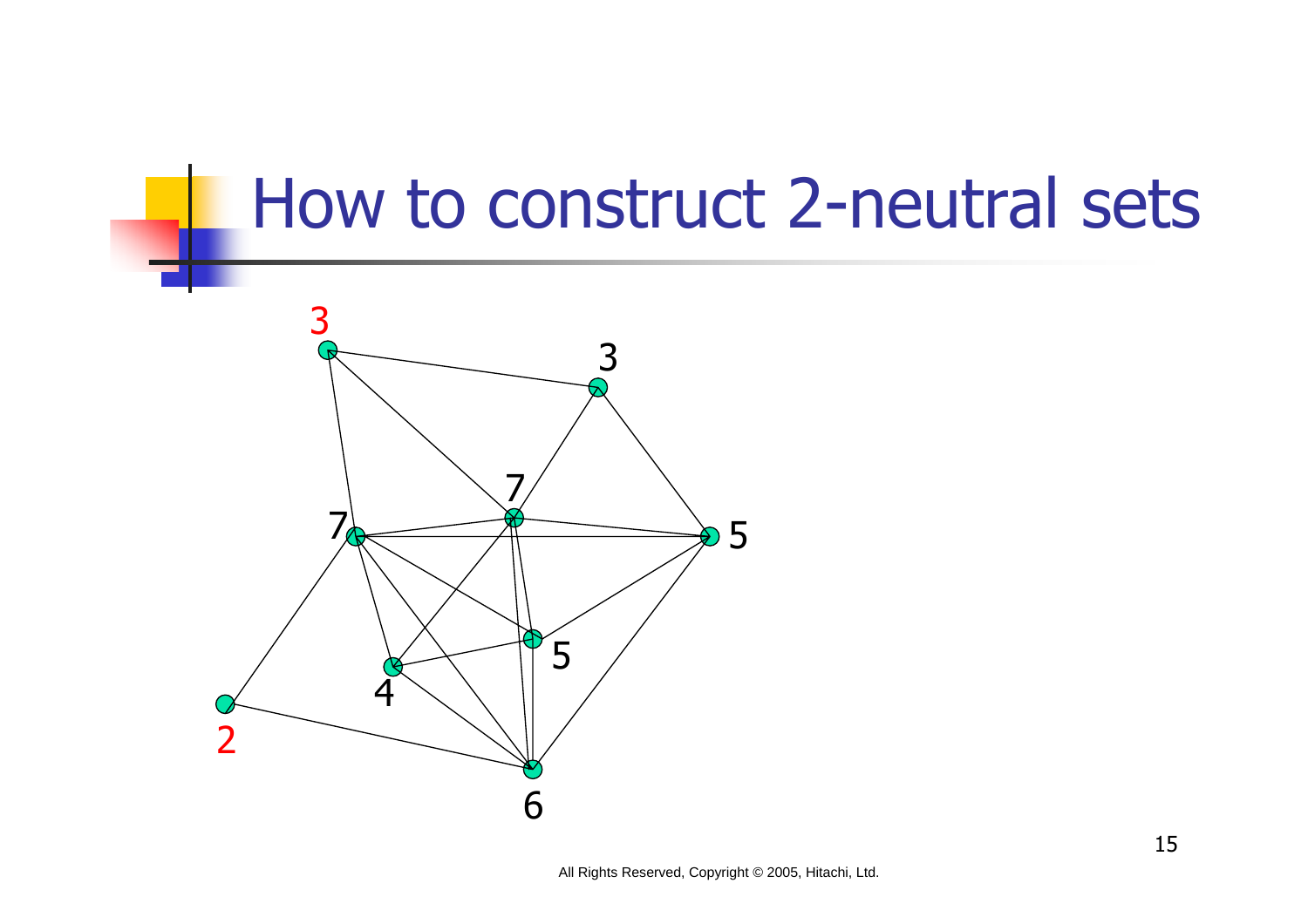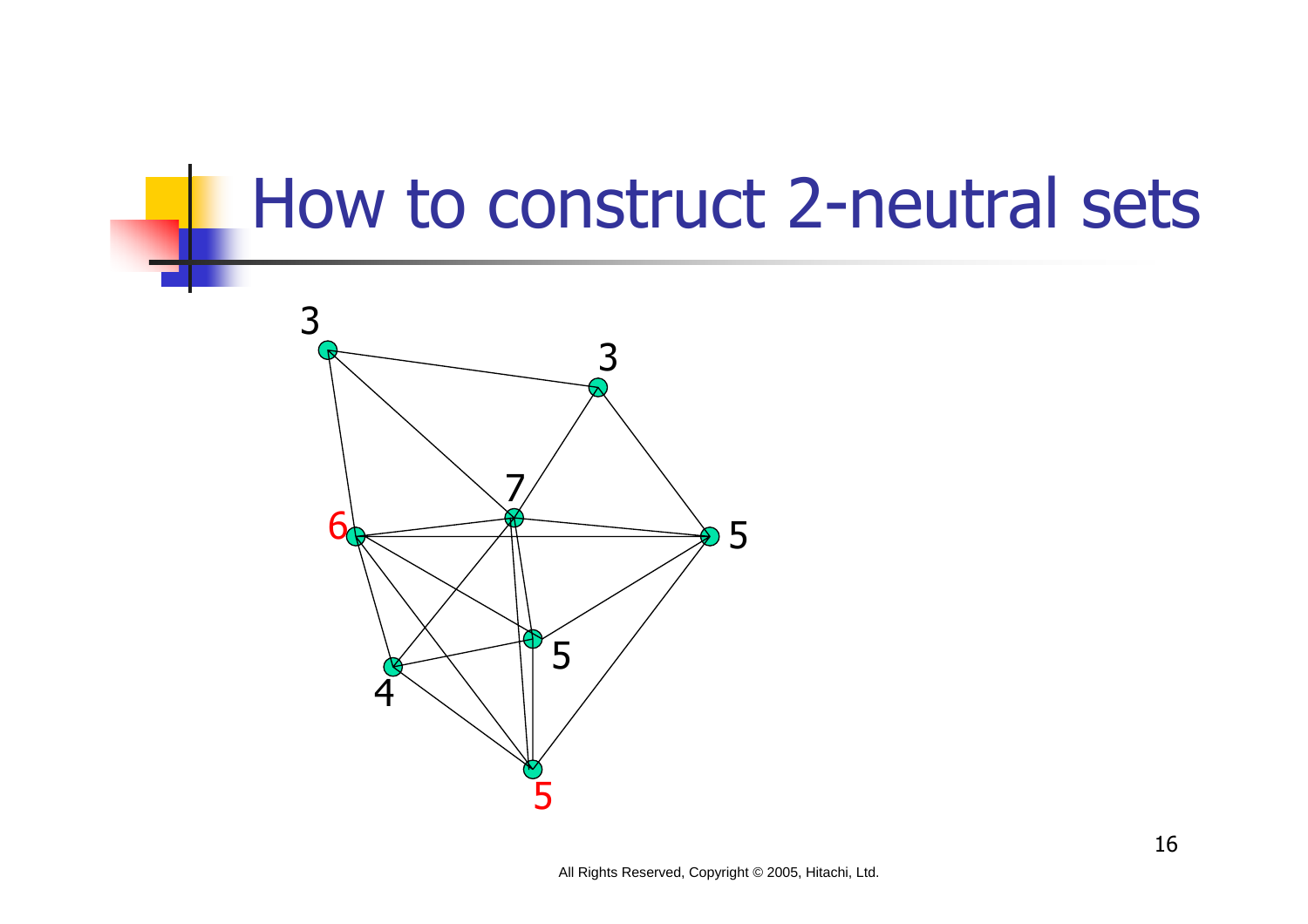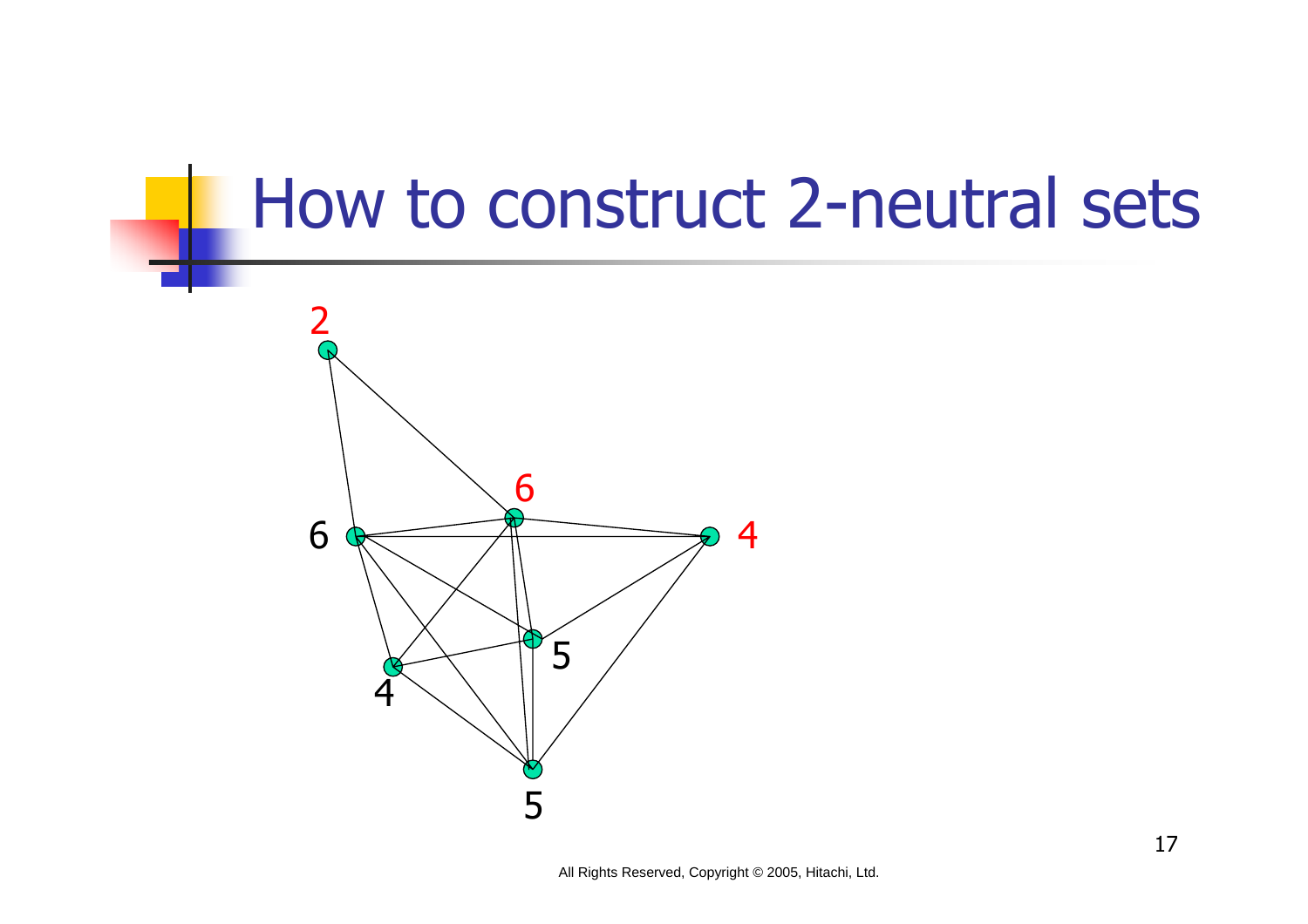

All Rights Reserved, Copyright © 2005, Hitachi, Ltd.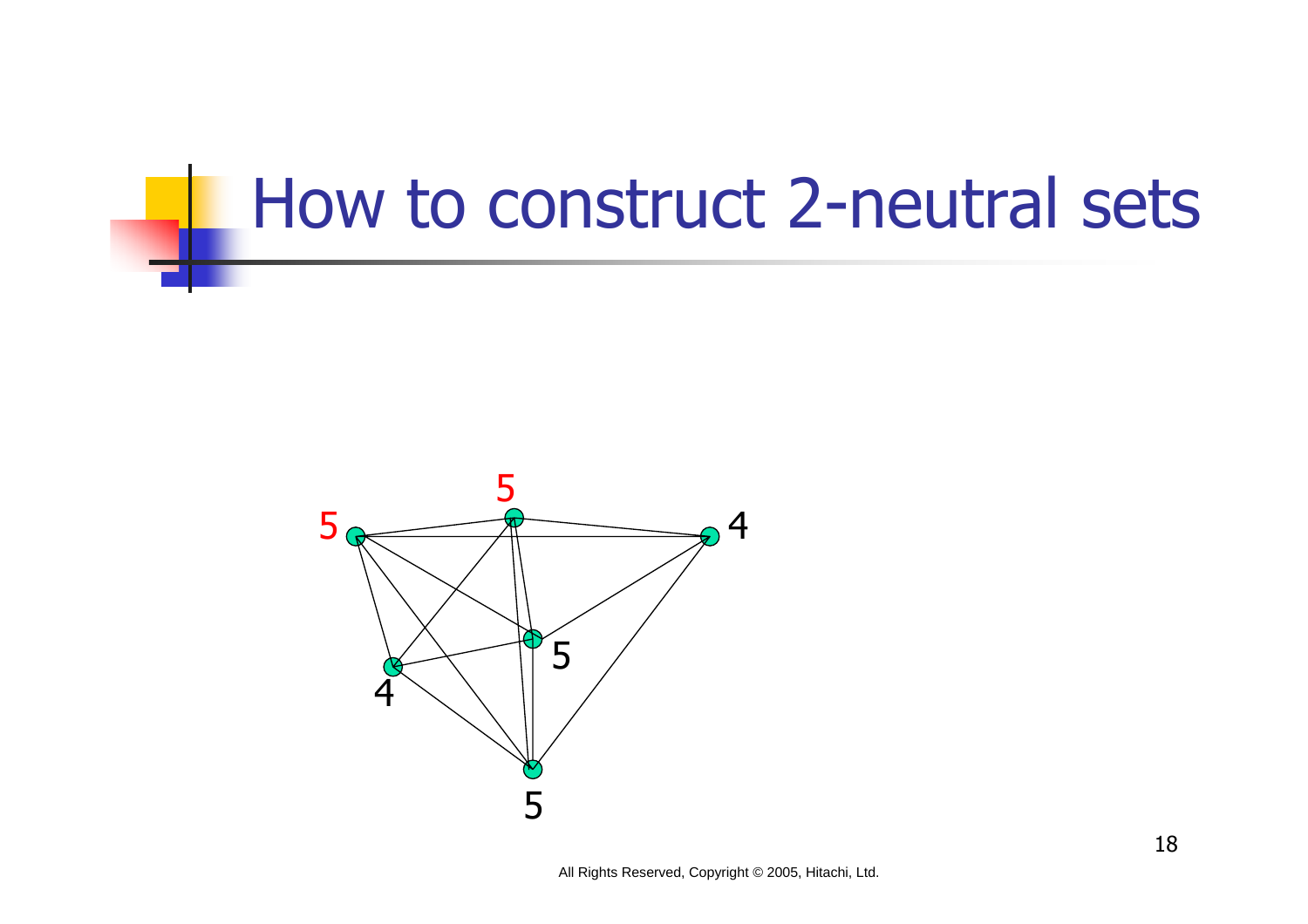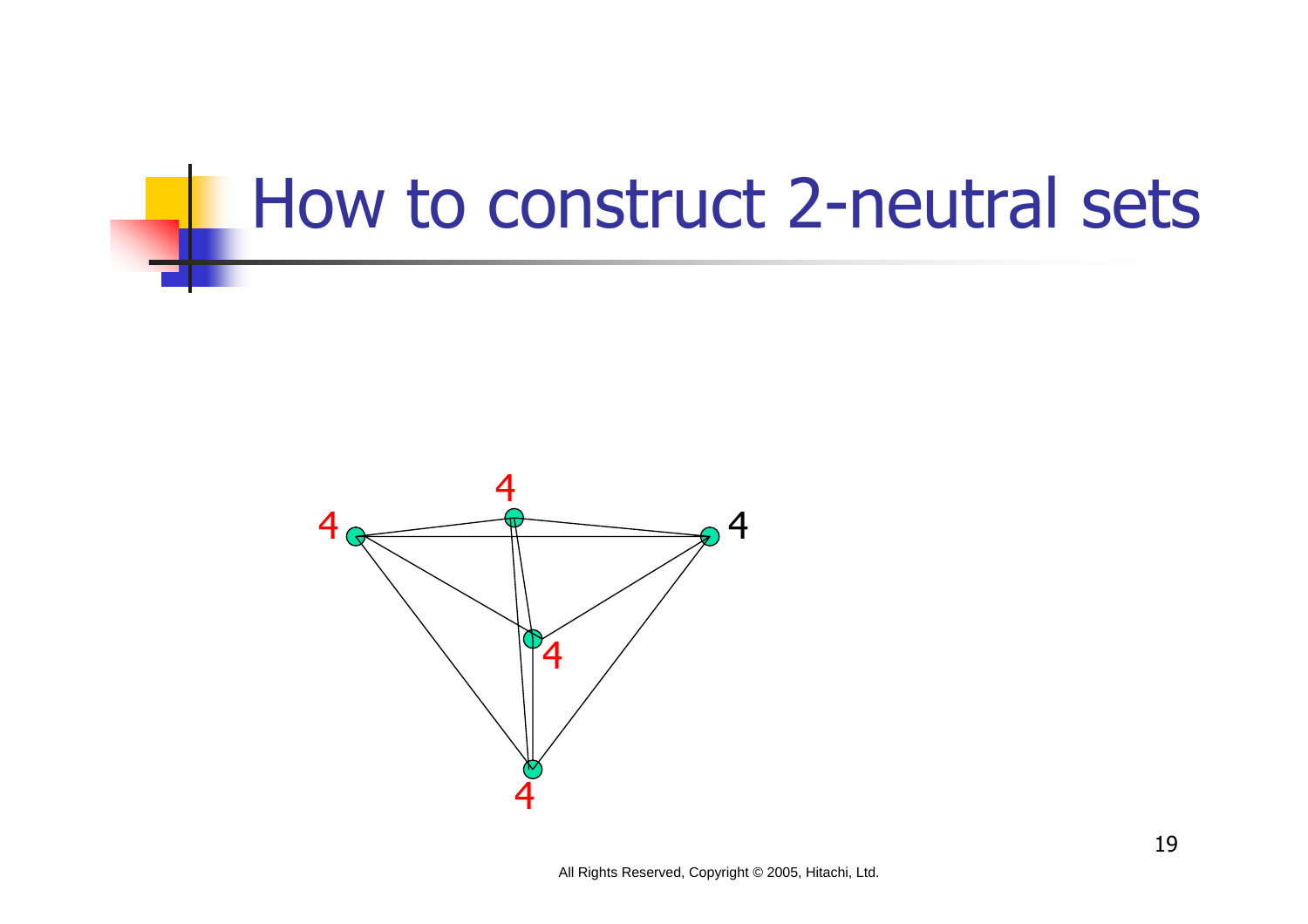### Application to MD5 hash function

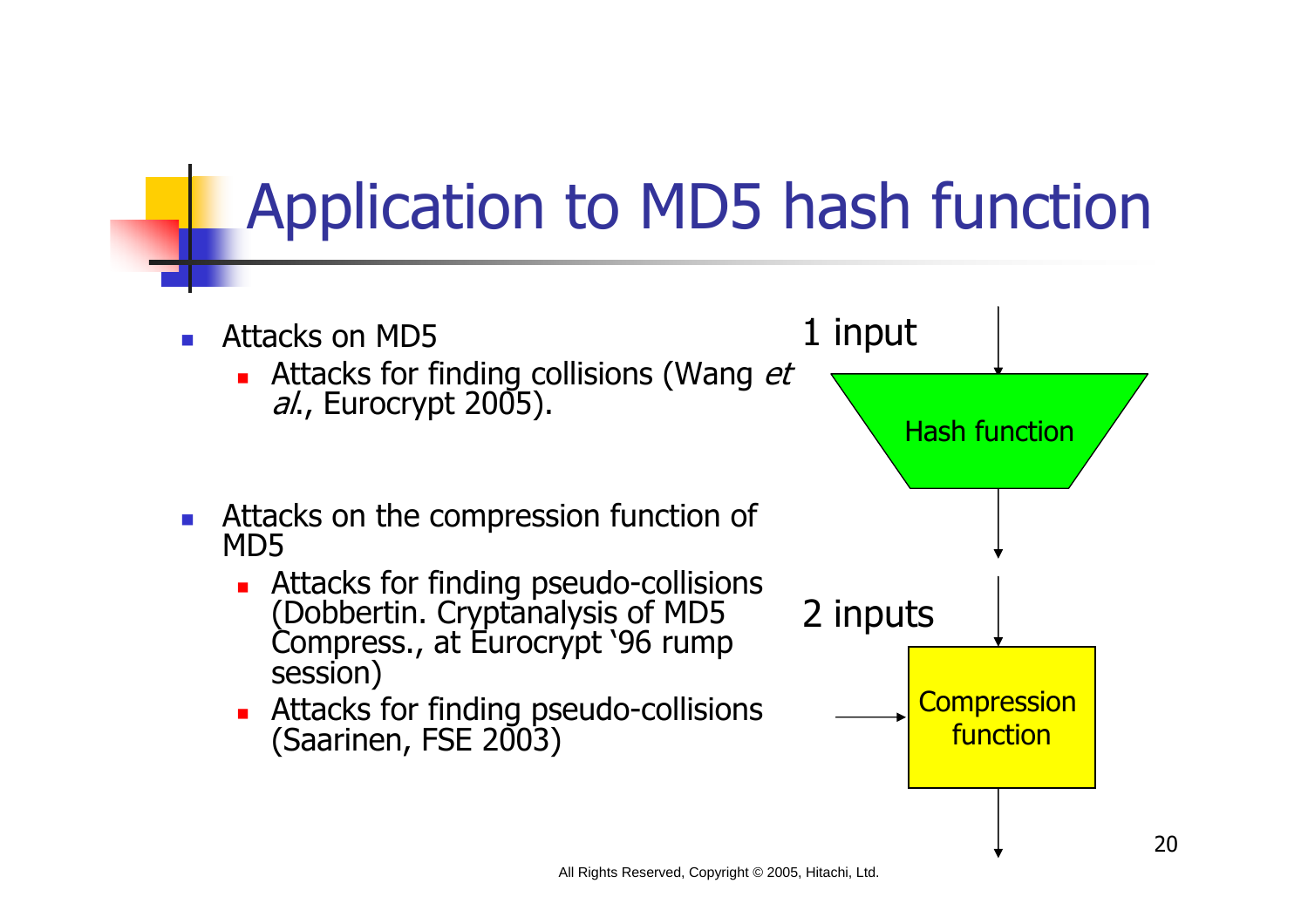#### Saarinen's iterative characteristic

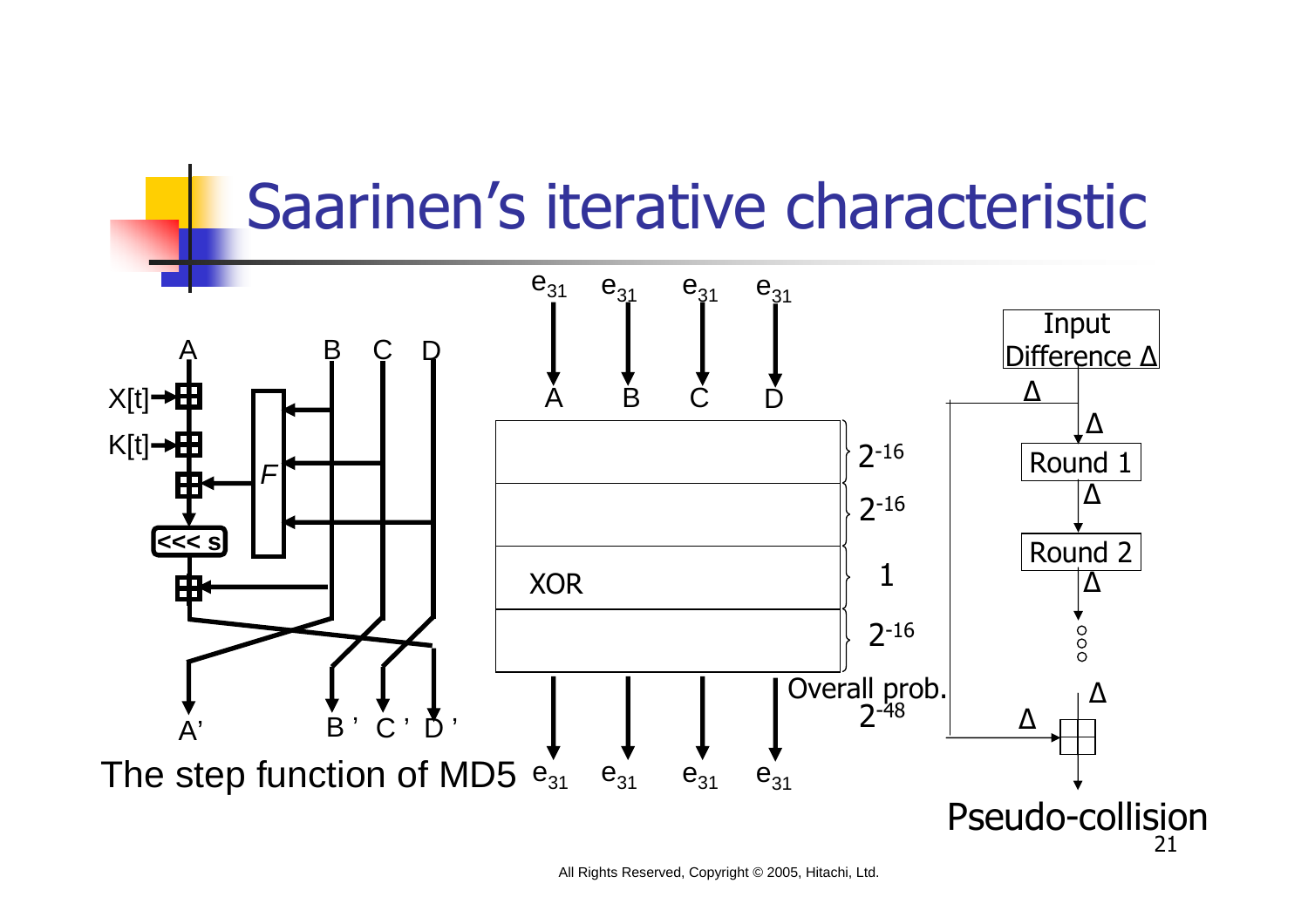## Experimental results

- 4 different non-linear functions are used.
- $\blacksquare$  It is interesting to see the improvements for each of the 16 rounds.

#### Probability comparison

| Rounds    | <b>Previous</b><br>probability | Improved<br>probability |
|-----------|--------------------------------|-------------------------|
| $0 - 15$  | $2 - 16$                       | $2 - 6.46$              |
| 16-31     | $2 - 16$                       | $2 - 9.33$              |
| $32 - 47$ | 1                              | 1                       |
| 48-63     | $2 - 16$                       | $7 - 7.22$              |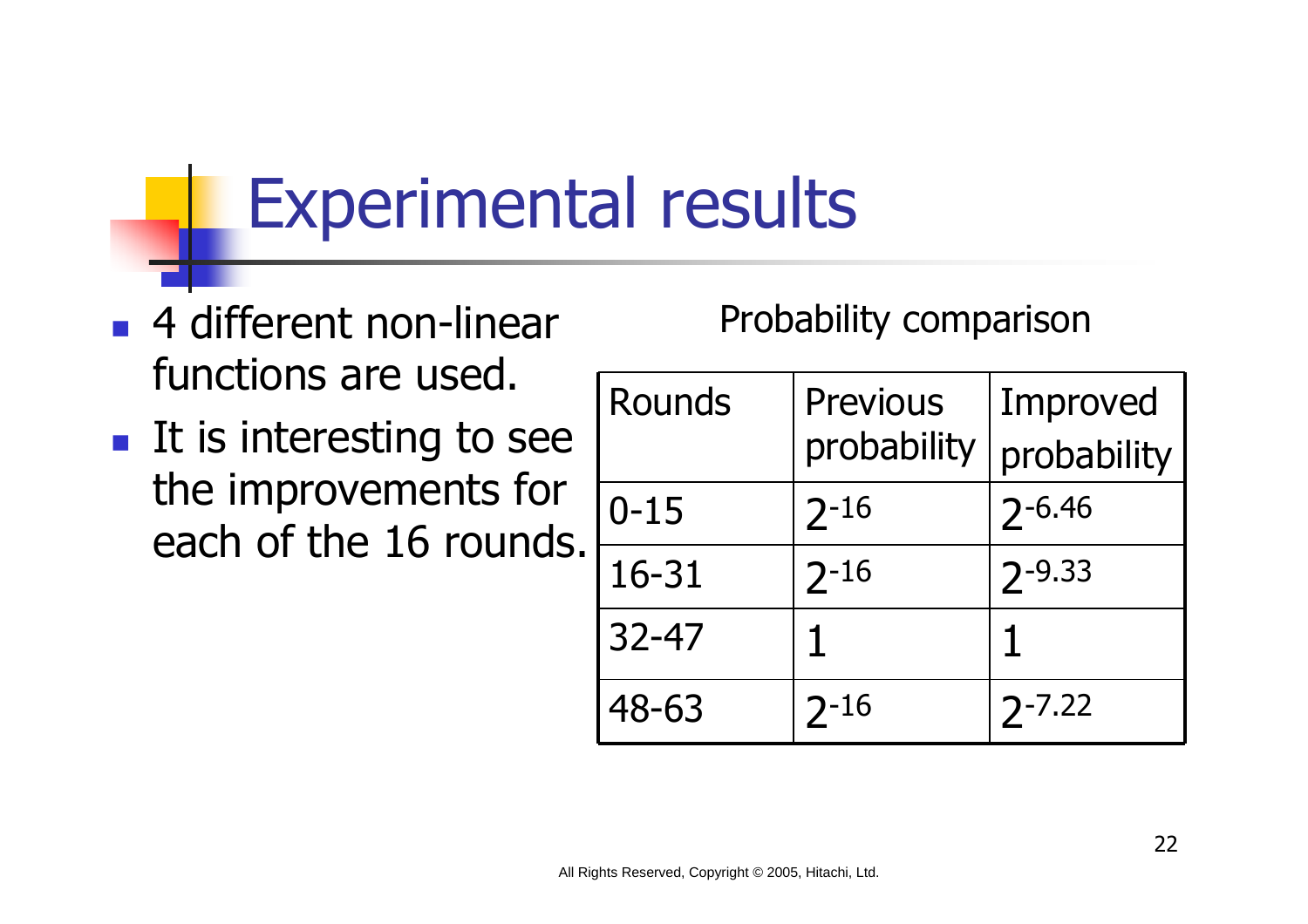### **Observations**

- $\overline{\phantom{a}}$ The obtained sets could be too small to attack many rounds.
- When  $r$  is increased, the number of edges for each element is rapidly decreased.

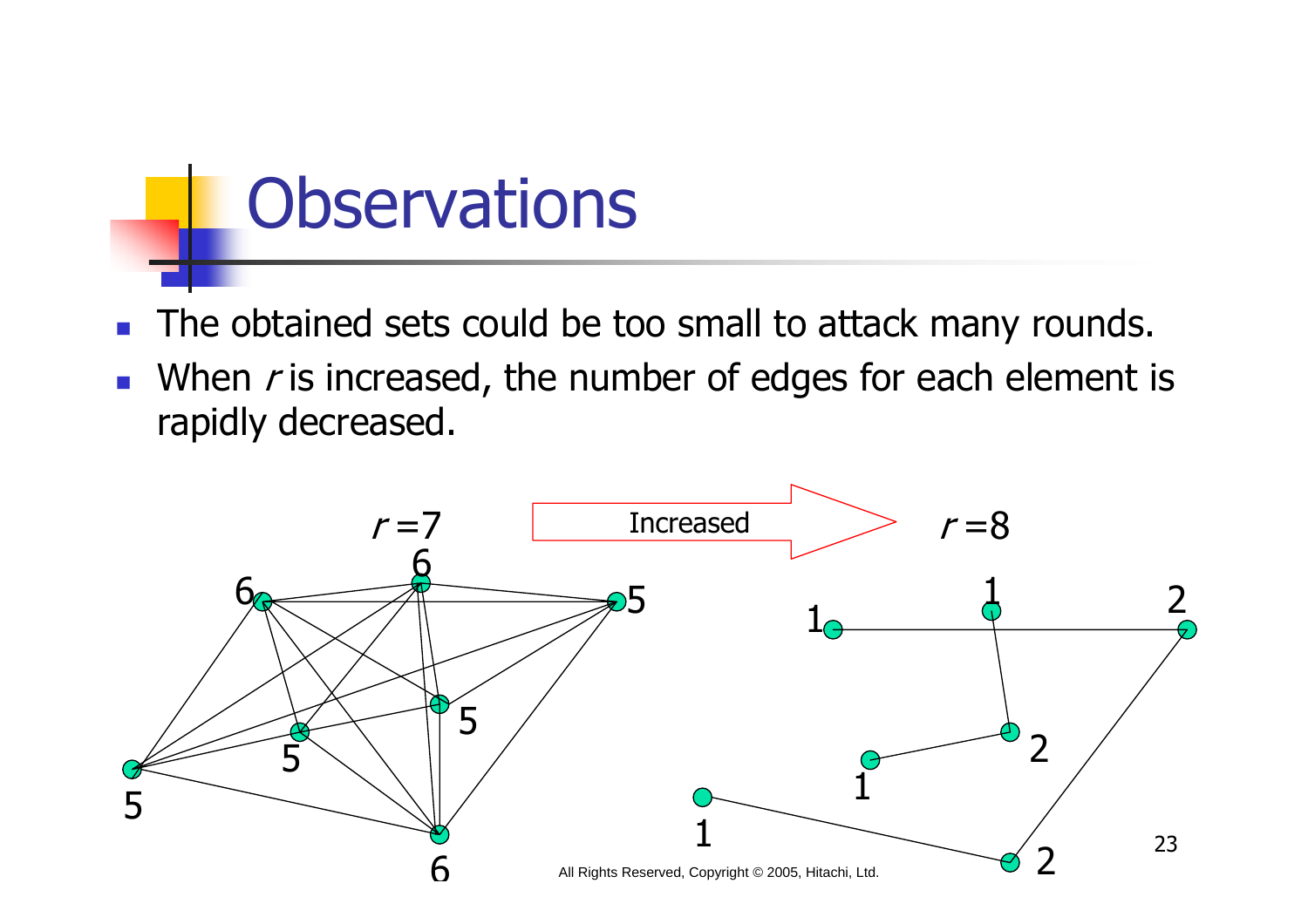## Experimental results

A set of neutral bits of size 34 for  $r = 7$ , which is almost 2-neutral (The bits are numbered in the range 0, ..., 127)

P = 0x938858dc 0xf310b6b4 0xa9f02359 0x1207a9e3

P'= 0x138858dc 0x7310b6b4 0x29f02359 0x9207a9e3

 $S = \{3,4,6,8,9,13,20,21,22,30,33,34,40,41,43,47,57,58,59,$ 62,65,66,74,88,96,104,105,106,107,108,113,123,125,126}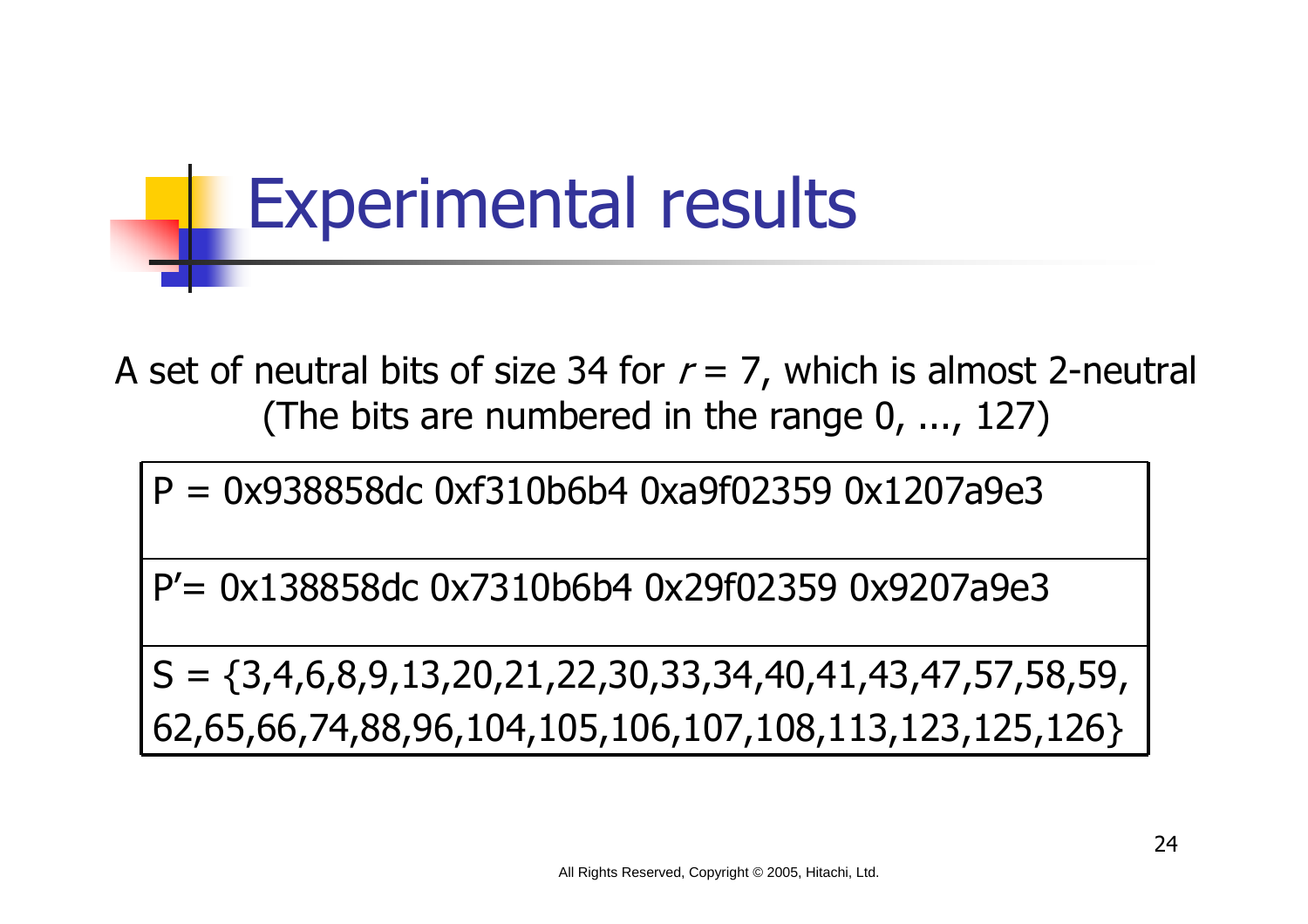## Experimental results

- **Probability of the 49-round characteristic** obtained from  $S$  is about 2<sup>-27</sup>, which is 2<sup>6</sup> higher than the original probability.
- **IF 10 11 132 pseudo collisions for 11** 49 rounds of MD5 with complexity 234

Plaintext pair which produces a pseudo collision for 49 rounds:

 $Q = 0$ xd3b8788c 0xf910b4b6 0xa9f02359 0x1a05b4e3

Q'= 0x53b8788c 0x7910b4b6 0x29f02359 0x9a05b4e3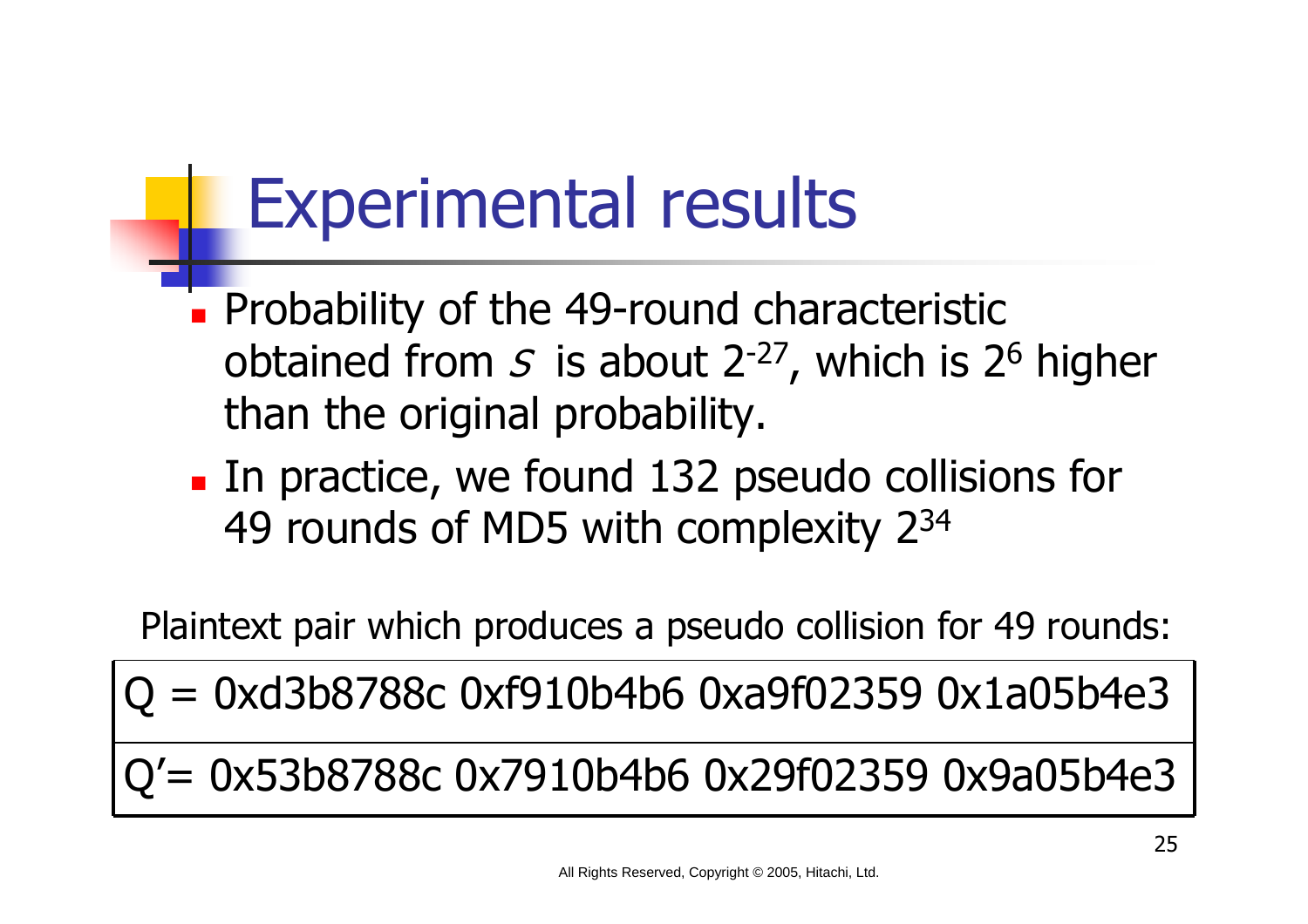## Application to a SHA-256 variant

×

*dH*

 $T<sub>4</sub>$ 

 $T<sub>2</sub>$ 

×

×

One-round iterative for a SHA-256 variant (SHA-2-XOR) presented

W

Ch

*dF dG*

*dD dE dF dG*

1

0

Ma

*dC*

*dB dEdD*

*dA*

*dA*

*dB dC*

**DATA:** Yoshida *et al*. Analysis of a SHA-256 variant., at FSE 2005 rump session

 $-K$ 

 Best probability 2-8 Pseudo-collision for 4-round SHA-2-XOR with complexity 232

Apply our technique here

 Pseudo-collision for 8-round with same complexity

*dH*